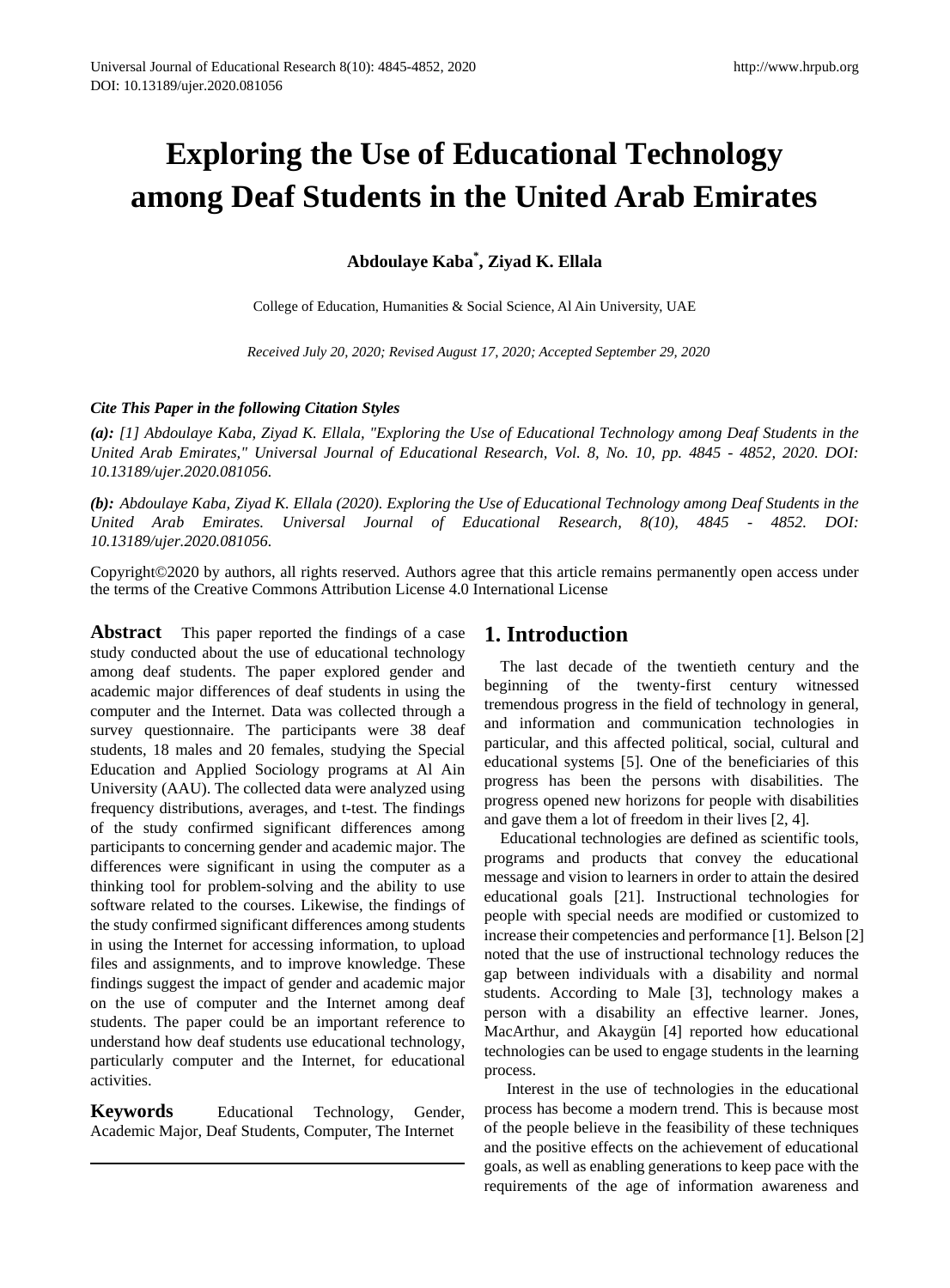cognitive explosion and technological development [18].

As a productive institution of science and knowledge, the university cannot be isolated from what it knows. The world of evolution and progress is rather demanding more openness to scientific and technological achievements in the world to enable its graduates to accomplish a certain level that allows keeping pace with global changes [19]. University students are the community's hope for progress in all aspects of life. They have the responsibility to challenge and overcome various difficulties. They are the first lanes of human resources in all institutions. Therefore, universities are mandated to ensure that these students are intellectually and psychologically prepared to achieve the hope of their communities, and maybe self-effectiveness. The creative and supra-cognitive thinking share of this setting, which may be reflected on creativity and innovation in various institutions especially that the work now is the work of thought and creativity [6].

The Convention on the Rights of Persons with Disabilities has emphasized the empowerment of persons with disabilities use of technology, methods and means of communication, and in environments that enable maximum academic and social growth [7]. The percentage of deaf individuals is estimated at 0.6% of the community. The UAE is endeavouring to provide all services and programs suitable for the deaf and hard of hearing. The UAE Ministry of Education integrates and educates all children with special needs [8]. They include deaf students in all stages of education up to the undergraduate level, and students share with other ordinary students, special education in obtaining educational opportunities available when needed. The team also works to develop students on the scope of physical and mental health, maintain and realize economic well-being through access to educational and professional opportunities, and participation after the formal study period [8].

Certainly, deaf people have the ability to learn and use ICT tools and resources for education, employment, and social interactions. They use digital information resources for reading, writing and social interaction, through their visual sense and auditory residues [9, 10, 11]. Prior studies have investigated the use of ICT tools and resources among deaf people from a different part of the world.

A study by Pilling and Barrett [12] on the preferences of deaf people with different communication tools show that deaf people used a variety of communication channels such as electronic mails (Emails) and short messaging systems (SMS). Barak and Sadovsky [13] reported about the Internet characteristics, severity and types of use by deaf adolescents compared to the hearing participants. The results of the study indicated that deaf participants used the Internet more often than hearing participants. Besides, deaf people used the Internet for communication more than the hearing participants did. Peddie and Kelly-Campbell [14] conducted a study to understand the use of the Internet among deaf people. Findings revealed that deaf people

used the Internet to identify and use the needed information.

Al Ain University (AAU), in 2015 became the first-ever university in the United Arab Emirates (UAE) to offer bachelor degrees in Special Education and Applied Sociology for deaf students [10]. The programs started with 30 Deaf students in Al Ain and 38 students in Abu Dhabi. The implementation follows careful planning and coordination with potential partners.

AAU has been keen to use modern technologies in the educational process in its curricula and educational plans as a basis for innovation and innovation to prepare the students for the job market. Therefore, the university has paid great attention to the use of modern technologies. The colleges are connected to the highest speed of the Internet and provide classrooms with various materials and electronic devices. Electronic courses are also provided on the university website equipped with learning technologies such as Microsoft Team, Moodle, and Egate.

Our review of the literature identified many studies conducted about deaf people in UAE [10, 15, 16]. However, most of these studies reported medical aspects of deafness, engineering aspects of deafness, and deaf people at primary and elementary schools. There is a need for conducting more studies about deaf people in universities and colleges. The current study explores the computer and the Internet use of deaf students of AAU.

The main question to answer in this paper is why and for what purpose deaf students use the computer and the Internet. Besides, the current study verifies and validates if:

- a). There is a significant gender difference among deaf students in using the computer and the Internet for educational activities.
- b). There is a significant academic difference among deaf students in using the computer and the Internet for educational activities.

The findings of the study should shed light on understanding the use of computer and the Internet by deaf students for educational purpose. The results of the study could be useful in designing and planning ICT related training for deaf students.

# **2. Research Method**

The main purpose of this study is to explore and investigate the use of educational technology among deaf students. The paper is based on quantitative research design method and addresses the use of computer and the Internet for educational activities among deaf students at Al Ain University.

The research instrument, a survey questionnaire, was prepared to answer the above research questions. The design of the instrument was based on previous related studies about the use of educational technology among deaf students [17]. The questionnaire consisted of eight items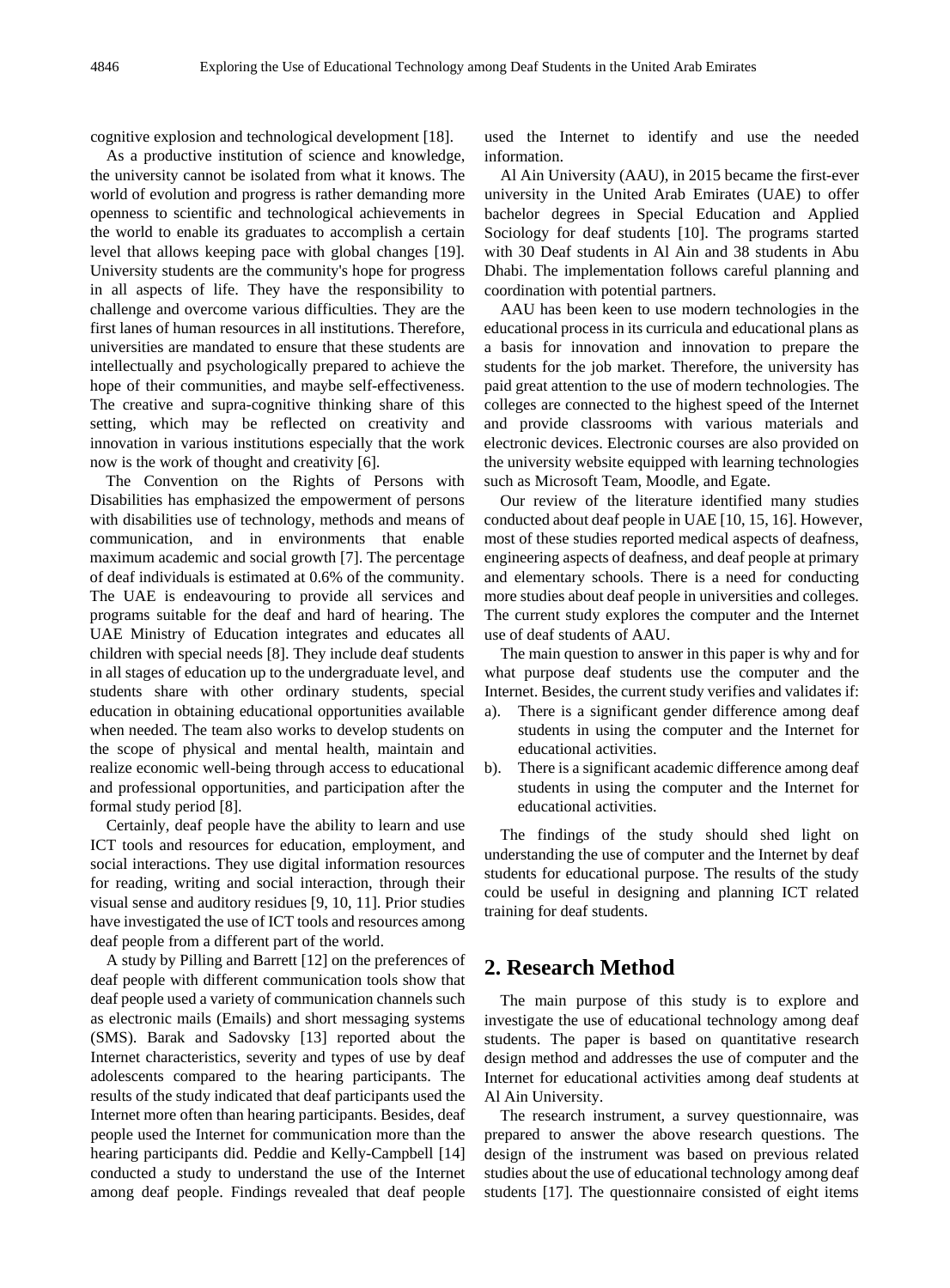measuring computer use and seven items measuring Internet use. The sample of the study consisted of all 38 deaf students at Al Ain University, majoring in the Special Education program and Applied Sociology program. The participants received the print questionnaire in the classrooms. The collected data were analyzed using Microsoft Excel and Statistical Package for the Social Science (SPSS). Frequency distributions, averages, and statistical tests were performed to answer research questions and achieve research objectives. Responses to the statements were rated "Low" if the mean score is between 0.00-1.00, "Moderate" if the mean score is between 1.01-2.00, and "High" if the mean score is above 2.00. Table 1 shows the distribution of participants in the study.

**Table 1.** The participants

| Gender | Academic Major       |                          |       |
|--------|----------------------|--------------------------|-------|
|        | Special<br>Education | <b>Applied Sociology</b> | Total |
| Male   | 14                   |                          | 18    |
| Female |                      | 16                       | 20    |
| Total  |                      | 20                       | 38    |

# **3. Findings**

As stated earlier, in this study the use of educational technology refers to the use of computer and the Internet by deaf students. The following sections explain the use of computers and the Internet by deaf students for educational activities.

#### **3.1. Computer Use**

As presented in Table 2, respondents were asked to express their use of the computer through eight statements. On the first statement, male deaf students appeared using a computer for improving language and correction writing mistakes (Average  $= 2.44$ ) than female students (Average  $=$ 2.40). Similarly, deaf students majoring in applied sociology seems to have better use of computer for language improvement and correcting writing mistakes (Average  $= 2.60$ ) than deaf students majoring in Special Education (Average  $= 2.22$ ). However, the analyses of Independent t-test indicate no significant difference between male and female students (t value  $= 0.187$ , p-value = 0.683) and between students majoring in special education and those majoring in applied sociology (t value  $= -1.648$ , p-value  $= 0.108$ ). These findings indicate that gender and academic major have no effect on the use of computer improving language and correcting writing mistakes.

On the second statement, female deaf students seem to use the computer for improving thinking and focus (Average  $= 2.55$ ) as compared to male deaf students

(Average  $= 2.16$ ). Likewise, deaf students majoring in applied sociology are found to have better use of computer for thinking and focus (Average  $= 2.70$ ) than deaf students majoring in special education (Average = 2.00). Moreover, the Independence t-test results show that the difference between males and females is not significant (t value  $=$  $-1.529$ , p-value = 0.135) but significant between students majoring in special education and students majoring in applied sociology (t value  $= -3.030$ , p-value  $= 0.005$ ). The findings indicate that unlike gender academic major may have an impact on the use of computer for thinking and focus among deaf students.

On the third statement, female students appeared more confident in using computer programs without attending formal training (Average  $= 2.10$ ) than male deaf students (Average = 2.00). Similarly, deaf students majoring in Special Education seem to have more ability to use computer programs without attending formal training (Average = 2.0556) than students majoring in Applied Sociology (Average  $= 2.0500$ ). However, the Independent t-test indicates that these differences are not significant (p-value more than 0.05). The findings confirm that gender and academic major have no impact on the students' ability to use the computer without attending formal training.

On the fourth statement, male deaf students are found to improve their computer skills during their free times (Average  $= 2.27$ ) as compared to female deaf students (Average = 2.25). On the other hand, deaf students majoring in Special Education spent more free times for improving computer skills (Average  $= 2.238$ ) than the students majoring in Applied Sociology (Average = 2.225). However, the Independent t-test indicates that these differences are not significant (p-value more than 0.05).

On the fifth statement, male deaf students appeared helping their colleagues in solving computer-related problems (Average  $= 2.66$ ) than female students (Average = 2.15). Likewise, deaf students majoring in Special Education help their colleagues in solving computer-related problems (Average: 2.66) than the students majoring in Applied Sociology (Average = 2.15). Moreover, the Independent t-test indicates that the differences are significant between males and females and between Special Education and Applied Sociology (p-value less than 0.05).

On the sixth statement, female deaf students reported using more computers for assignments and innovative presentations (1.95) than male students (1.77). On the other hand, deaf students majoring in Applied Sociology reported using computers for assignments and presentation (Average: 1.90) than the students of Special Education (Average: 1.83). However, the Independent t-test indicates that the differences are not significant (p-value more than 0.05).

On the seventh statement, respondents expressed their wiliness to use the computer whenever possible. To be more specific, male students are found keener to do that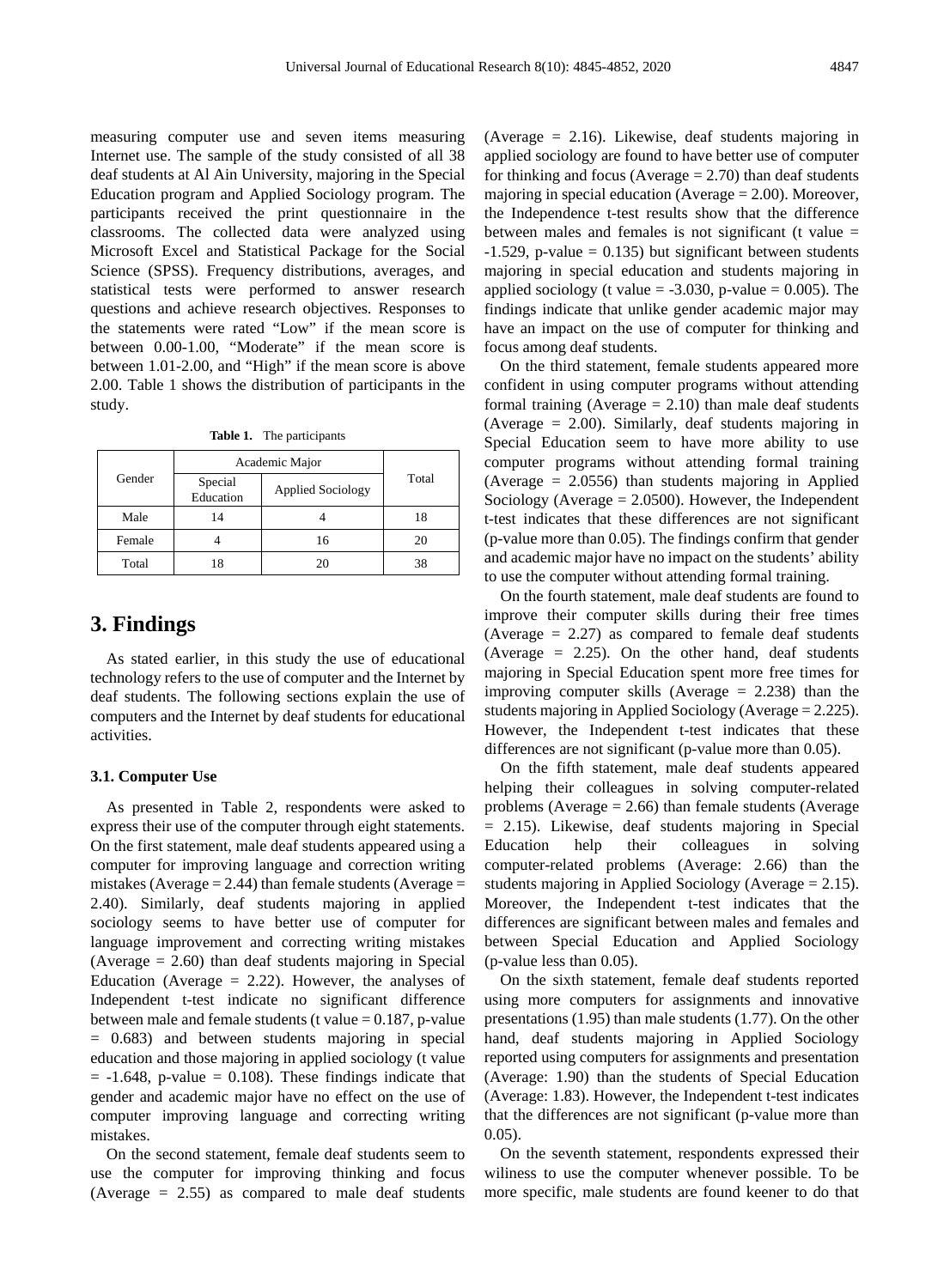(Average: 2.00) than female students (Average  $= 1.95$ ). Similarly, deaf students majoring in Special Education are found keener to use computer anytime (Average: 2.00) as compared to students majoring in Special Education (Average: 1.90) than the students of (Average: 1.83). However, the Independent t-test indicates that the differences are not significant (p-value more than 0.05).

On the eight statements, students believed that they can use all computer software needed for their courses. However, male deaf students appeared more confident about this statement (Average: 2.77) than the female students (Average: 2.25). Likewise, deaf students majoring in Special Education seems to be more confident about this statement (Average: 2.77) than the students majoring in Applied Sociology (Average = 2.25). Moreover, the Independent t-test indicates that the differences are significant between males and females and between Special Education and Applied Sociology (p-value less than 0.05).

| Sta.*                    | Gender / Academic Major  | $\mathbf N$ | Average | t-value  | P-value  |
|--------------------------|--------------------------|-------------|---------|----------|----------|
| $\mathbf{1}$             | Male                     | 18          | 2.4444  |          | 0.683    |
|                          | Female                   | 20          | 2.4000  | 0.187    |          |
|                          | <b>Special Education</b> | 18          | 2.2222  | $-1.648$ | 0.108    |
|                          | <b>Applied Sociology</b> | 20          | 2.6000  |          |          |
| $\mathbf{2}$             | Male                     | 18          | 2.1667  | $-1.529$ | 0.135    |
|                          | Female                   | 20          | 2.5500  |          |          |
|                          | <b>Special Education</b> | 18          | 2.0000  | $-3.030$ | $0.005*$ |
|                          | <b>Applied Sociology</b> | 20          | 2.7000  |          |          |
|                          | Male                     | 18          | 2.0000  |          | 0.622    |
|                          | Female                   | 20          | 2.1000  | $-0.497$ |          |
| 3                        | <b>Special Education</b> | 18          | 2.0556  | 0.028    | 0.978    |
|                          | <b>Applied Sociology</b> | 20          | 2.0500  |          |          |
|                          | Male                     | 18          | 2.2778  | 0.131    | 0.81     |
|                          | Female                   | 20          | 2.2500  |          |          |
| $\overline{\mathcal{L}}$ | <b>Special Education</b> | 18          | 2.3889  | 1.146    | 0.259    |
|                          | <b>Applied Sociology</b> | 20          | 2.1500  |          |          |
| $\sqrt{5}$               | Male                     | 18          | 2.6667  | 2.693    | $0.011*$ |
|                          | Female                   | 20          | 2.1500  |          |          |
|                          | <b>Special Education</b> | 18          | 2.6667  |          | $0.011*$ |
|                          | <b>Applied Sociology</b> | 20          | 2.1500  | 2.693    |          |
| 6                        | Male                     | 18          | 1.7778  | $-0.748$ | 0.459    |
|                          | Female                   | 20          | 1.9500  |          |          |
|                          | <b>Special Education</b> | 18          | 1.8333  | 0.257    | 0.799    |
|                          | <b>Applied Sociology</b> | 20          | 1.9000  |          |          |
| $\boldsymbol{7}$         | Male                     | 18          | 2.0000  |          | 0.775    |
|                          | Female                   | 20          | 1.9500  | $-0.288$ |          |
|                          | <b>Special Education</b> | 18          | 2.0000  | 0.257    | 0.799    |
|                          | Applied Sociology        | $20\,$      | 1.9500  |          |          |
| 8                        | Male                     | 18          | 2.7778  | 2.528    | $0.016*$ |
|                          | Female                   | 20          | 2.2500  |          |          |
|                          | Special Education        | 18          | 2.7778  | 2.528    | $0.016*$ |
|                          | <b>Applied Sociology</b> | 20          | 2.2500  |          |          |

**Table 2.** Computer Use by Deaf Students

P-value is significant at 0.05 (two-tailed). \*Statements:  $1 = I$  use a computer for improving my language and correction writing mistakes.  $2 = I$ use a computer to improve my thinking and focus.  $3 = I$  can use new computer programs without attending formal training.  $4 = I$  use my free times to improve my computer skills.  $5 = I$  help my colleagues in solving computer-related problems.  $6 = I$  use a computer to prepare assignments and innovative presentations.  $7 = I$  am keen to use the computer whenever possible.  $8 = I$  can use all computer software related to my courses.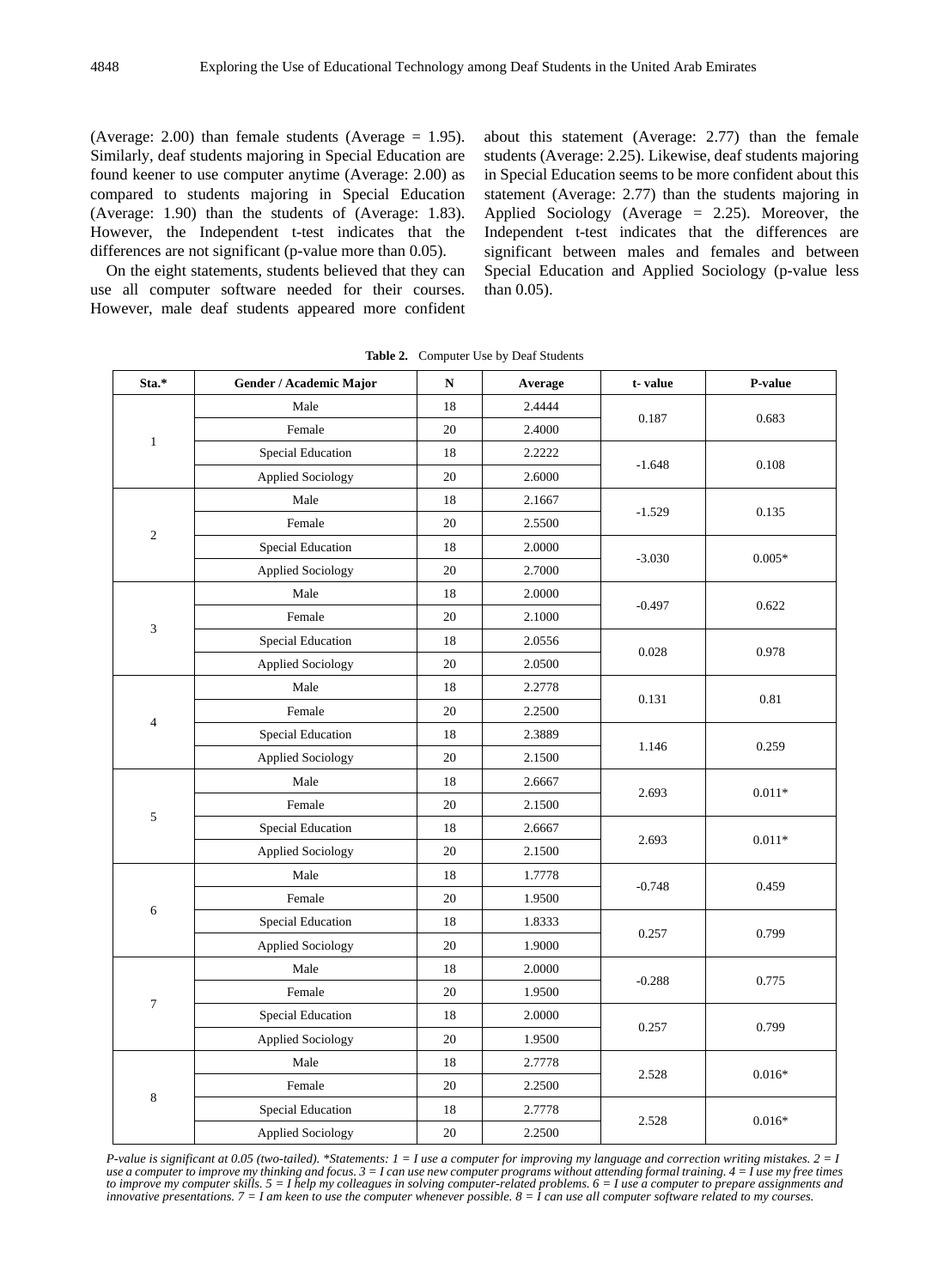#### **3.2. The Internet Use**

Like computer use, we explored Internet use among deaf students through seven statements (Table 3). Responses to the first statement confirm the Internet use among deaf students as a self-learning or self-teaching tool. The analysis of mean scores indicates that male deaf students are more likely to use the Internet for this purpose (Average Use  $= 2.72$ ) as compared to female deaf students (Average Use  $= 2.50$ ). Similarly, deaf students majoring in Applied Sociology are found using the Internet as a self-learning and teaching tool (Average Use  $= 2.70$ ) than other deaf students majoring in Special Education (Average Use  $= 2.50$ ). Nevertheless, the Independent t-test results revealed that the usage differences related to gender or major are not significant (p-value more than 0.05. The findings indicate that both gender and the academic major of deaf student do not affect the use of the Internet as a tool for self-learning or self-teaching.

Responses to the second statement confirm high use of the Internet among deaf students to access course-related information. As presented in Table, male deaf students appeared to use the Internet more for this purpose (Average use  $= 2.55$ ) than the female deaf students (Average Use  $=$ 2.150). Likewise, the average score of deaf students majoring in Special Education (Average Use  $= 2.55$ ) is higher than that of students from Applied Sociology (Average Use = 2.150). Moreover, the analysis of Independent t-test confirms a significant difference among students based on their gender or major (p-value less than 0.05). These findings indicate that gender, as well as the major of the deaf student, may have an impact on the use of the Internet to access course-related information.

On the third statement, the results of the study confirm high use of the Internet as a tool for improving thinking skills among students. Male deaf students recorded the high use of the Internet for this purpose (Average use  $=$ 2.50) than the female deaf students (Average Use = 2.40). Similarly, the average use is higher among deaf students majoring in Special Education (Average Use  $= 2.61$ ) than that of students from Applied Sociology (Average Use = 2.30). However, the analysis of the Independent t-test confirms that the difference among the students concerning gender or academic major is not significant (p-value more than 0.05). This means the gender and academic major of a deaf student do not have an impact on the use of the Internet for improving thinking skills.

Responses to the fourth statement show that the majority of students use the Internet to upload assignments and files. Male deaf students recorded high use of the Internet for this purpose (Average use  $= 2.55$ ) than the female deaf students (Average Use  $= 2.05$ ). Similarly, the average use is higher among deaf students majoring in Special Education (Average Use  $= 2.72$ ) than that of students from Applied Sociology (Average Use  $= 1.90$ ). On the other hand, the analysis of the Independent t-test confirms that the differences among the students in relation to gender or academic major are significant (p-value less than 0.05). This means the gender or academic major of the deaf student may have an effect on the use of the Internet to upload assignment and files.

On the use of the Internet as a source of knowledge, the fifth statement (Table 3), male and Special Education students recorded the highest average use of the Internet to improve their knowledge (Average Use  $= 2.11$ ) as compared to moderate average use among female and Applied Sociology students (Average Use = 1.50). Moreover, the analysis of the Independent t-test confirms that the differences among the students concerning gender and academic major are significant (p-value less than 0.05). This means the gender or academic major of a deaf student may affect the use of the Internet for improving knowledge.

On the use of the Internet for educational activities, the sixth statement (Table 3), participants reported a moderate average use. However, male deaf students appeared using the Internet for educational activities (Average Use  $= 1.94$ ) more as compared to female students (Average Use  $= 1.80$ ). Likewise, students majoring in Special Education registered better use (Average Use  $=1.88$ ) than those students majoring in Applied Sociology (Average Use = 1.85). It is noteworthy to know that, the results of the Independent t-test confirm that the gender or academic major differences among deaf students are not significant. This means gender and academic major have no impact on the use of the Internet for educational activities among deaf students.

On the use of the Internet for sharing information, the seventh statement (Table 3), respondents reported moderate average use. Males deaf students appeared sharing more information through the Internet using the Internet (Average Use  $= 1.72$ ) than female students (Average Use  $= 1.60$ ). On the other hand, students majoring in Applied Sociology recorded better use (Average Use =1.80) than students of Special Education (Average Use  $= 1.50$ ). However, the analysis of the Independent t-test confirms that gender or academic major differences among deaf students are not significant. This means gender and academic major have no impact on the use of the Internet for sharing information with colleagues.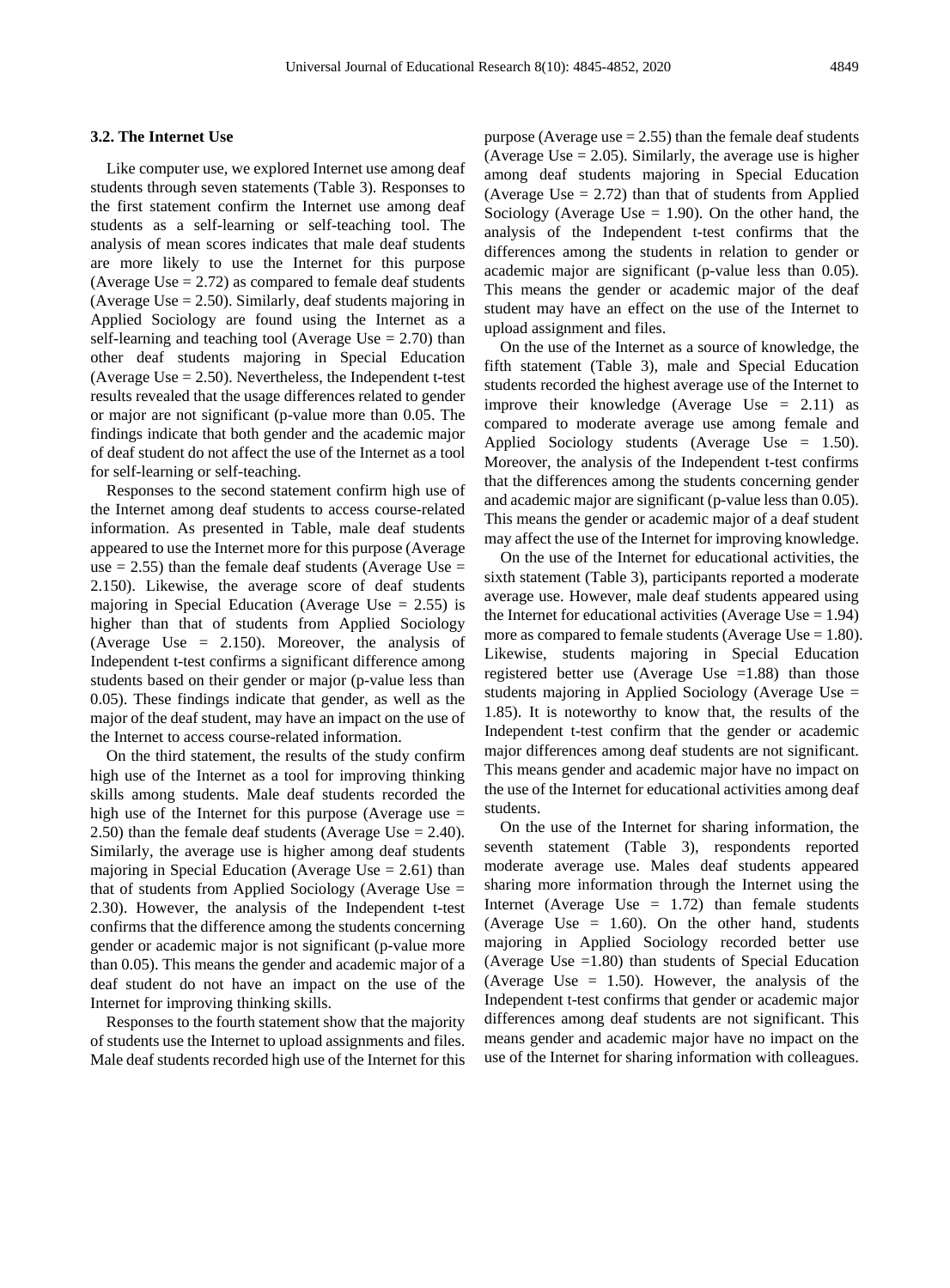| Sta.*            | Gender / Academic Major  | ${\bf N}$ | Average | t-value  | p-value  |
|------------------|--------------------------|-----------|---------|----------|----------|
| $1\,$            | Male                     | 18        | 2.7222  |          | 0.171    |
|                  | Female                   | 20        | 2.5000  | 1.399    |          |
|                  | Special Education        | 18        | 2.5000  | $-1.252$ | 0.219    |
|                  | <b>Applied Sociology</b> | 20        | 2.7000  |          |          |
| $\sqrt{2}$       | Male                     | 18        | 2.5556  | 2.832    | $0.008*$ |
|                  | Female                   | 20        | 2.1500  |          |          |
|                  | <b>Special Education</b> | 18        | 2.5556  |          | $0.008*$ |
|                  | <b>Applied Sociology</b> | 20        | 2.1500  | 2.832    |          |
| $\sqrt{2}$       | Male                     | 18        | 2.5000  | 0.506    | 0.616    |
|                  | Female                   | 20        | 2.4000  |          |          |
|                  | <b>Special Education</b> | 18        | 2.6111  | 1.627    | 0.113    |
|                  | Applied Sociology        | 20        | 2.3000  |          |          |
|                  | Male                     | 18        | 2.5556  | 2.380    | $0.023*$ |
|                  | Female                   | 20        | 2.0500  |          |          |
| $\overline{4}$   | <b>Special Education</b> | 18        | 2.7222  | 4.495    | $0.000*$ |
|                  | <b>Applied Sociology</b> | 20        | 1.9000  |          |          |
| 5                | Male                     | 18        | 2.1111  | 4.335    | $0.000*$ |
|                  | Female                   | 20        | 1.5000  |          |          |
|                  | Special Education        | 18        | 2.1111  | 4.335    | $0.000*$ |
|                  | <b>Applied Sociology</b> | 20        | 1.5000  |          |          |
| 6                | Male                     | 18        | 1.9444  | 0.543    | 0.593    |
|                  | Female                   | 20        | 1.8000  |          |          |
|                  | <b>Special Education</b> | 18        | 1.8889  | 0.146    | 0.885    |
|                  | <b>Applied Sociology</b> | 20        | 1.8500  |          |          |
| $\boldsymbol{7}$ | Male                     | 18        | 1.7222  |          | 0.602    |
|                  | Female                   | 20        | 1.6000  | 0.526    |          |
|                  | <b>Special Education</b> | 18        | 1.5000  |          | 0.196    |
|                  | <b>Applied Sociology</b> | 20        | 1.8000  | $-1.317$ |          |

**Table 3.** The Internet Use by Deaf Students

P-value is significant at 0.05 (two-tailed). \*Statement:  $1 = I$  use the Internet for self-learning or teaching,  $2 = I$  use the Internet to access information related to my major. 3 = I use the Internet to improve my thinking skills. 4 = I use the Internet to upload files and assignments. 5 = 1<br>always use Internet websites related to my courses to improve my knowledg *for sharing information with my colleagues.*

## **4. Discussion**

This study has investigated the use of educational technology among deaf students. The paper has explored the use of computer and the Internet for an educational purpose among 38 deaf students. The high use of the computer by the participants is recorded for improving language skills, writing skills, and thinking skills. These findings are in line with Maiorana-Basas and Pagliaro study [20] in which deaf people were found using computers for educational purpose. Meanwhile, the majority of respondents reported the ability to use the computer without formal training, have the ability to help colleagues in solving computer-related problems, have the ability to use needed computer software, and spend free times to improve computer skills. These high uses by deaf

students could be related to the course curricula and learning outcomes that encourage the use of computer among deaf students enrolled in the Special Education and Applied Sociology programs.

Another possibility is the level of computer literacy skills among students. This is because the high level of computer literacy skills may result in high use of the computer as educational tools. Similarly, low computer literacy skills may result in low use of computer for the educational purpose [20]. Surprisingly, deaf students reported moderate average use of computer for preparing assignment and presentations. Likewise, male and female students, as well as deaf students majoring in Applied Sociology, recorded moderate average wiliness to use computer whenever possible.

The results of the study confirm a significant difference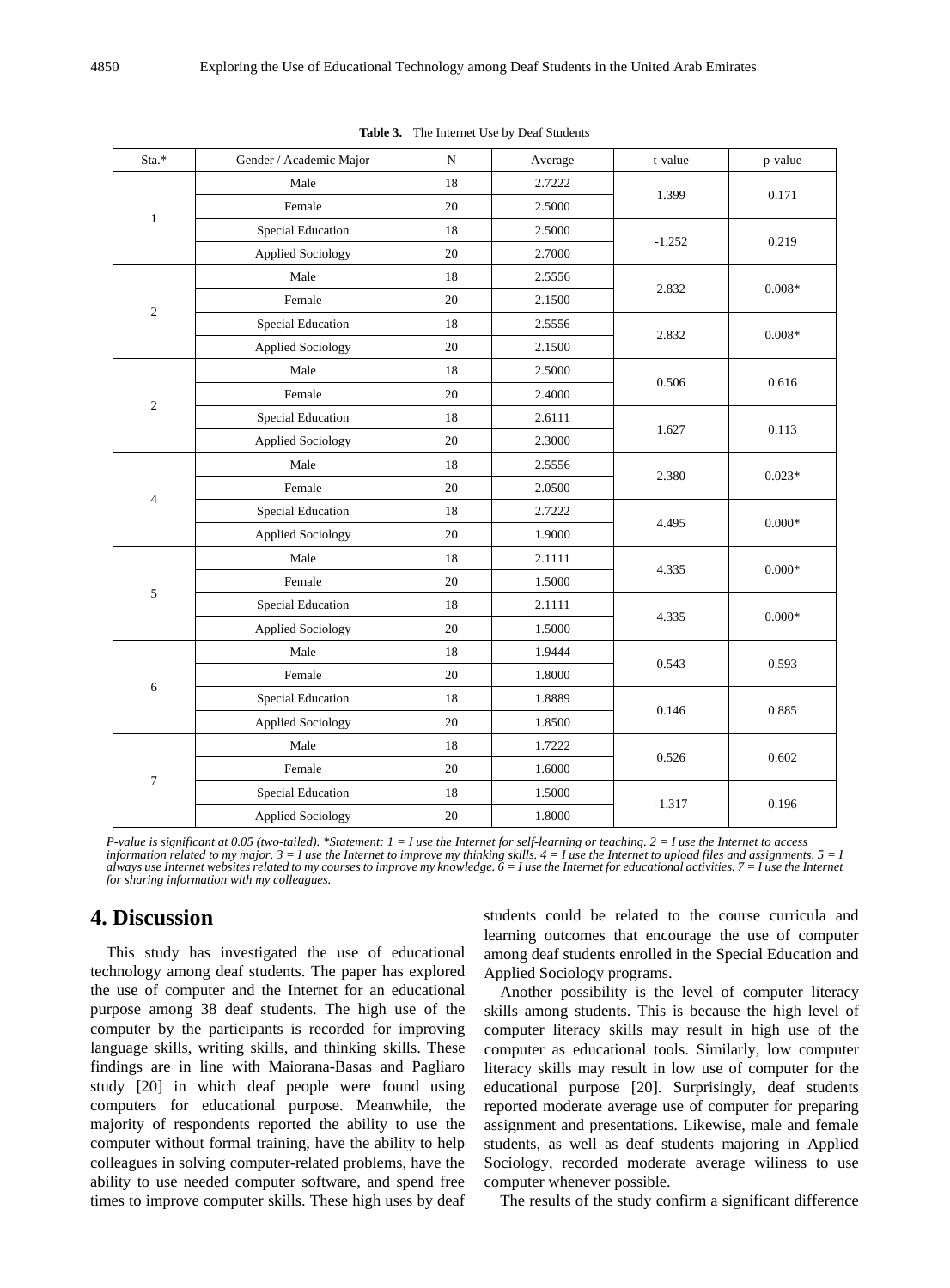between male and female, or between deaf students majoring in Special Education program and students majoring in Applied Sociology. The differences are significant among these students in using the computer as a thinking tool, for problem-solving, and the ability to use software related to the courses. It seems that male deaf students are more likely to use a computer than female deaf students for educational purpose, which could be related to the issue of affordability, kills, and time factors. Similarly, students majoring in the Special Education appeared to have better use of computer than did the students of the Applied Sociology. These results indicate the impact of gender and major on computer use among deaf students.

In line with prior studies [10], high use of the Internet for educational purpose is reported for self-learning or teaching, accessing information related to the programs, improving thinking skills, and for improving knowledge. The results reflect the importance of the Internet for deaf students. This is because the Internet access and use is no longer a luxury or optional, but a necessity and essential source for students to succeed in academic activities.

The results of Independent t-test confirm significant difference among students in using the Internet for accessing information, to upload files and assignments, and to improve knowledge. These findings indicate that male deaf students are more likely to use the Internet than female deaf students are. Moreover, students majoring in Special Education appeared to use the Internet more frequently than the students of Applied Sociology did. The results support the stated two hypotheses and suggest the impact of gender and academic major on deaf students use of the Internet. The differences among these students might be linked to the level of computer and the Internet skills they have. Another possibility is the role of instructors in promoting the use of computer and the Internet among deaf students. Future studies may investigate factors affecting computer and Internet use among deaf students.

# **5. Conclusions**

Educational technology, such as the computer, the Internet, and other emerging technologies have become a necessity and not a luxury for university students, and deaf students are no exception. Deaf students use the computer for improving language skills, for enhancing writing skills, and for improving thinking skills. Likewise, they use the Internet as a tool for self-learning or teaching, accessing information, and improving knowledge. Therefore, academic universities and colleges should ensure that deaf students have access to a computer and the Internet on the campus. Moreover, these institutions should also organize training and workshops for deaf students on how to use effectively computer and the Internet for educational activities. Although this study has reported the use of computer and the Internet among deaf students.

It was beyond the scope of this study to investigate the level of computer skills and Internet skills of participants. With the use of recognized standards for computer skills and Internet skills, future studies could be conducted among AAU deaf students to determine the level of computer skills and Internet skills among these students. Decision-makers may use the findings of such studies in providing computer and Internet training for deaf students.

# **REFERENCES**

- [1] N. Solomon. Design and production of teaching aids. Amman, Jordan: Dar Al Safa, 2002
- [2] S. I. Belson. Technology for exceptional learners: choosing instructional tools to meet students' needs. Boston: Houghton Mifflin, 2003
- [3] M. Male. Technology for inclusion: Meeting the special needs of all students (4th ed.) Boston: Allyn & Bacon, 2003.
- [4] L. L. Jones, J. R. MacArthur, S. Akaygün. Using technology to engage preservice elementary teachers in learning about scientific inquiry. Center for Educational Policy Studies Journal, 1(1), 113–131, 2011.
- [5] W. L. Heward. Exceptional children: an introduction to special education (8th ed.). Upper Saddle River, NJ: Prentice-Hall, 2006.
- [6] M. Q. Hilat. The relationship between creative self-efficacy and supra-cognitive thinking among female students of the professional diploma in teaching at Abu Dhabi University. International Journal of Educational Research, 41, 245-279, 2017.
- [7] United Nations. Convention on the rights of persons with disabilities. Conference of States Parties to the Convention on the Rights of Persons with Disabilities, session Fifth, New York, 2012. Available at: https://www.un.org/disabilit ies/documents/convention/convention\_accessible\_pdf.pdf
- [8] M. A. Alghawi. Gifted education in the United Arab Emirates. Cogent Education, 4(1), 1–18, 2017. Online available from https://doi.org/10.1080/2331186X.2017.136 8891
- [9] N. H. Hassoon, M. Othman, H. N. Abed. Evaluation on the LMS for deaf and mute students for education purpose : a case study of Amal Institution in Iraq. Paper presented at the 2nd National Graduate Conference, Universiti Tenaga National, Malaysia, 18-19, 2014.
- [10] A. Kaba, Z. K. Ellala. Digital information resources: use and perceptions of deaf and hearing students. Digital Library Perspectives, 35(3–4), 227–243, 2019. Online available from https://doi.org/10.1108/DLP-05-2019-0020
- [11] L. Wauters, E. Dirks. Interactive reading with young deaf and hardof-hearing children in ebooks versus print books. Journal of Deaf Studies and Deaf Education, 22 (2), 243–252, 2017. Online available from https://doi: 10.1093/deafed/en w097.
- [12] D. Pilling, P. Barrett. Text communication preferences of